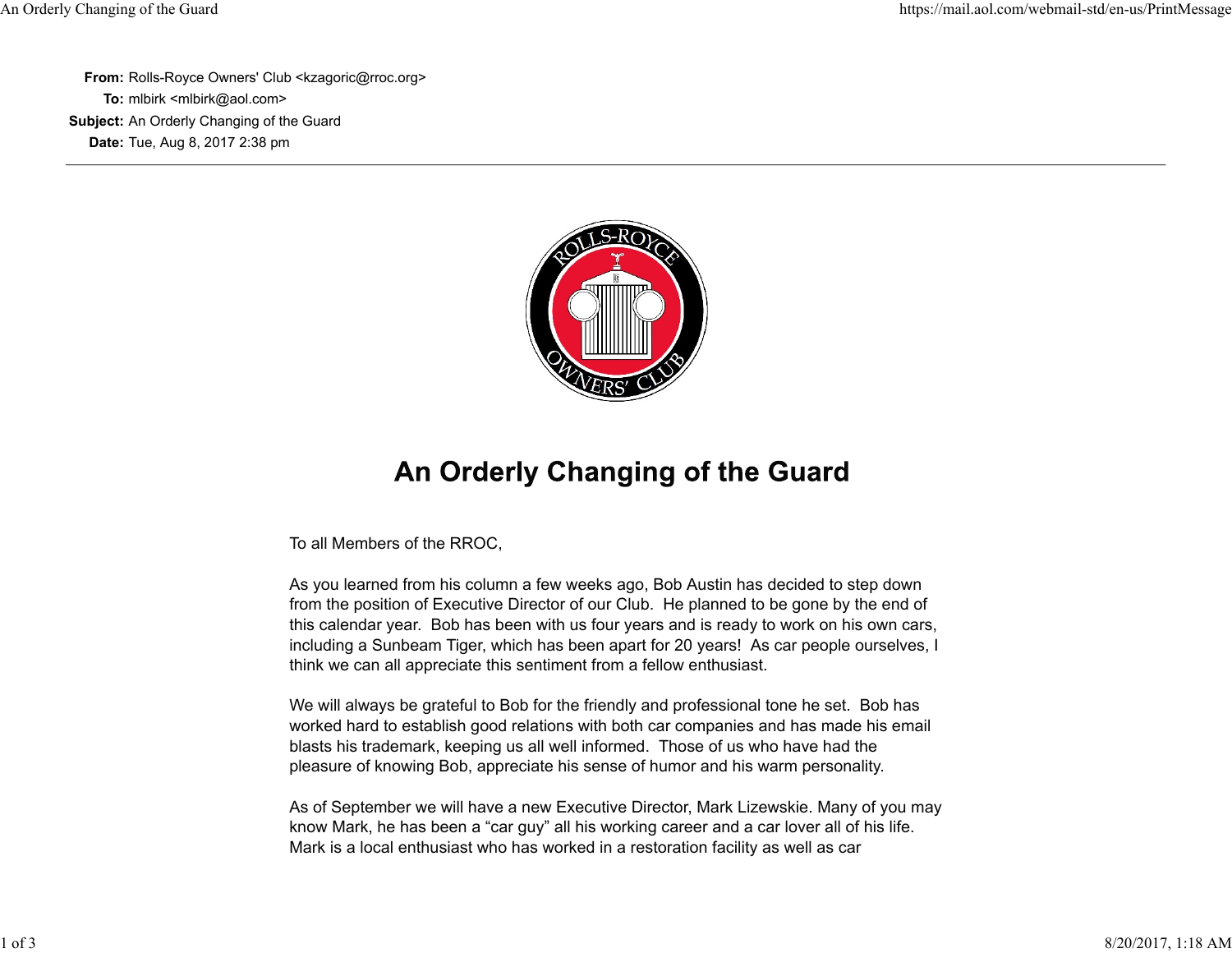dealerships, has been Director of the AACA (Antique Automobile Club of America) Museum in Hershey, PA, and has also been on the Rolls-Royce Foundation Board. His connections within our hobby are extensive and his passion for the cars is unmatched.

Bob will stay on as long as necessary to help Mark through the transition as smoothly as possible.

I know that you will all welcome Mark with open arms and help him in his new position. I hope, too, that you will thank Bob for a job very well done.

Susan M. Sosks

Sue BrooksRROC Presidentkexbysue@gmail.com



Copyright ©2017 by the Rolls-Royce Owners' Club Contact information for the RROC: 191 Hempt Road, Mechanicsburg PA 17050 phone (717)697-4671 fax (717)697-7820 email address rrochq@rroc.org web address www.RROC.org